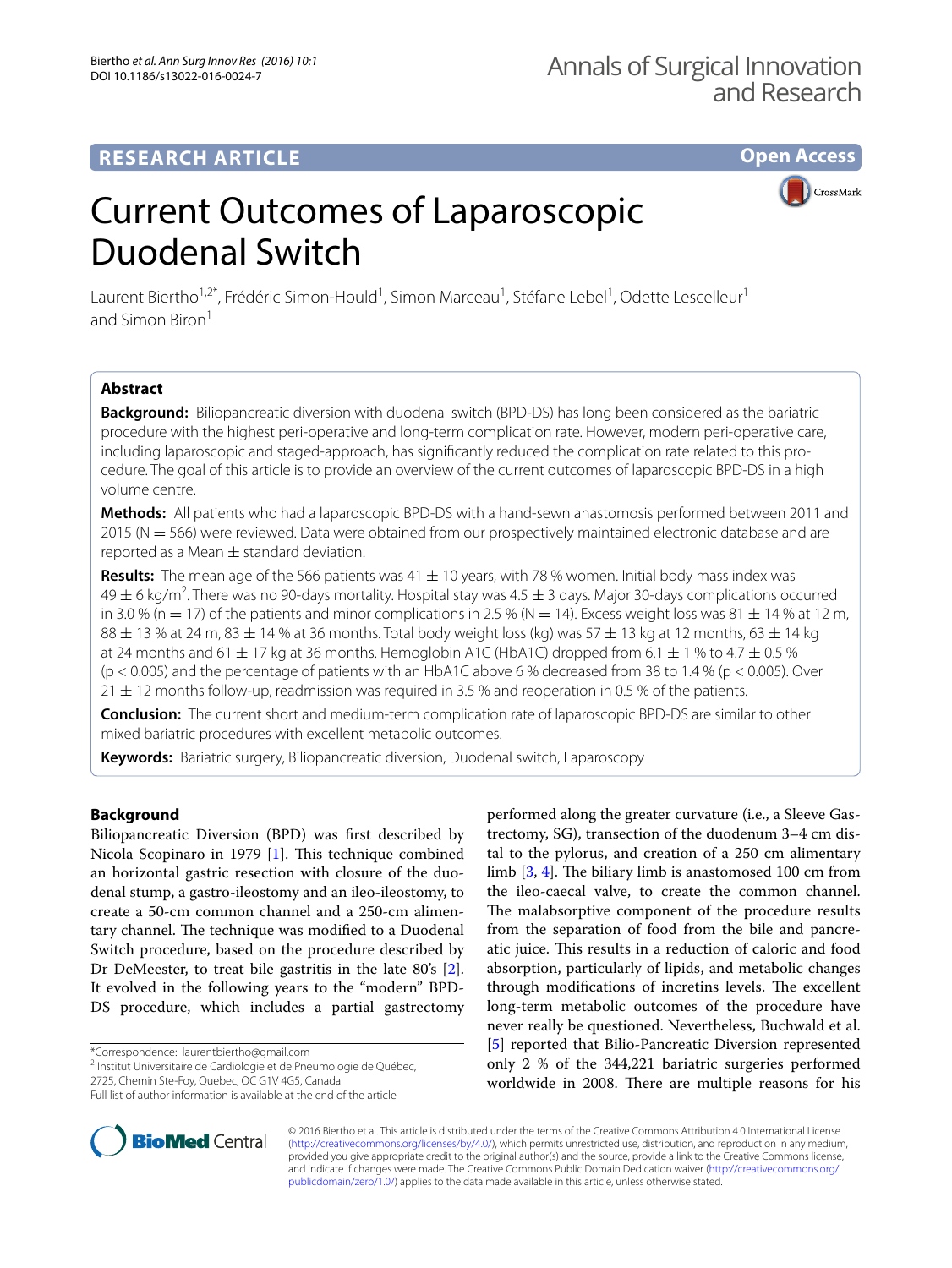finding, including the increased technical complexity, high complication and mortality rates reported in the literature and increased risk of protein malnutrition [[6,](#page-4-5) [7\]](#page-4-6). However, there has been a number of significant improvements in the peri-operative management of morbidly obese patients since the first report of laparoscopic BPD-DS in 1999 [[8\]](#page-4-7) and exposure to this procedure has become of outmost importance for the management of failure after sleeve gastrectomy.

The goal of this study is to describe the current morbidity and medium term outcomes of BPD-DS in a tertiary care center specialized in this technique.

#### **Methods**

All patients who had a laparoscopic BPD-DS using a hand-sewn anastomosis at the Quebec heart and lung institute, a university affiliated tertiary care center, were included in this study. open BPD-DS has been performed since 1989 in our Institution. Indication for surgery follows the standard 1991 NIH recommendations [[9](#page-4-8)]. Laparoscopic BPD-DS was introduced in November 2006, and we first used a mechanical stapler for the duodenal anastomosis (21-mm circular stapled anastomosis). This technique was associated with a higher rate of complication (including stenosis, leak, bleeding) as was reported previously [[10\]](#page-4-9). We transitioned to hand-sewn anastomosis, which has been our standard operative technique since 2011. All patients who were operated using this technique were included in this study, up to February 2015. Data were extracted from a prospectively maintained electronic database and reviewed retrospectively.

#### **Patients selection**

Patient selection followed the standard NIH recommendations for bariatric surgery [[10\]](#page-4-9). All patients were assessed by a bariatric surgeon, dietician, nurse specialized in bariatric surgery and social worker. Patients had an electrocardiogram, chest X-ray, blood work, sleep apnea testing and consultation in pneumology. Vitamins or minerals supplementation were started when deficiencies were discovered before the surgery. Consultation with a psychiatrist was requested when patient had a history of psychiatric disease. Standard pre-operative education specific to BPD-DS or sleeve gastrectomy was given to all patients. Nutritional deficiencies were treated before surgery according to standard supplementation protocols.

#### **Surgical technique**

All patients followed our routine pre-operative preparation including a low-residue diet for 2 days before surgery, antibioprophylaxis (Cefazolin 2–3 g at the time of

surgery) and thrombo-prophylaxis (standard or lowmolecular weight subcutaneous heparin). A 15-mm Hg pneumo-peritoneum is first created. The greater curvature of the stomach is mobilized using ultrasonic shears (Ace Ultrasonic, Ethicon EndoSurgery, Cincinnati, OH, USA). A 34–44 Fr Bougie is used for the calibration of the sleeve. The stomach is then transected along that Bougie using an articulating linear stapler-cutter (Echelon-Flex long 60, Ethicon EndoSurgery, Cincinnati, OH, USA), staring 7–8 cm from the pylorus, to create a gastric reservoir, with an estimated volume of 250 cc. The duodenum is then transected 3–4 cm from the pylorus, using a blue cartridge. The ileo-caecal valve is then identified and the small bowel is transected 250 cm proximal, using a white cartridge. The duodeno-ileal anastomosis is then created. A hand-sewn anastomosis, using two posterior layers and one anterior layer of absorbable sutures (3-0 V-lock© suture). The mesenteric window is closed using a 2-0 Prolene suture. Routine cholecystectomy was also performed.

Standard post-operative orders are used, including ulcer prevention, thrombo-prophylaxis and feeding protocol. Patients were discharged when tolerating a soft diet, with vitamins and minerals daily supplementations. Patients received a multivitamin complex (Centrum Forte), vitamin A 20.000 IU, vitamin D 50.000 IU, calcium carbonate 1000 mg and ferrous sulfate 300 mg.

#### **Follow‑up**

Patients were followed at the clinics at 4, 8, 12, 18 and 24 months post-op and yearly thereafter. Blood analyses were performed at these times, including a complete blood count, electrolytes, urea and creatinine, calcium, parathormone levels, vitamin D, vitamin A, serum iron, total iron binding capacity and ferritin. Supplements were adjusted over time according to these analyses using standardized supplementation protocols. The percentage of excess weight loss (EWL) was calculated as followed: (initial weight–current weight)/(initial weight– ideal weight). The ideal weight was calculated by multiplication the square of the patient's height in meters by 23. The body mass index (BMI) was calculated by dividing the patient's weight in kilograms by the square of the height in meters.

#### **Statistical methods**

The data are reported as the mean  $\pm$  standard deviation for continuous data or as percentages for categorical variables. Statistical analysis was performed using a Student's t test for continuous variables, and the Pearson's Chi square test for categorical variables, except when a low number of observations required Fisher's exact test. p < 0.05 was considered statistically significant.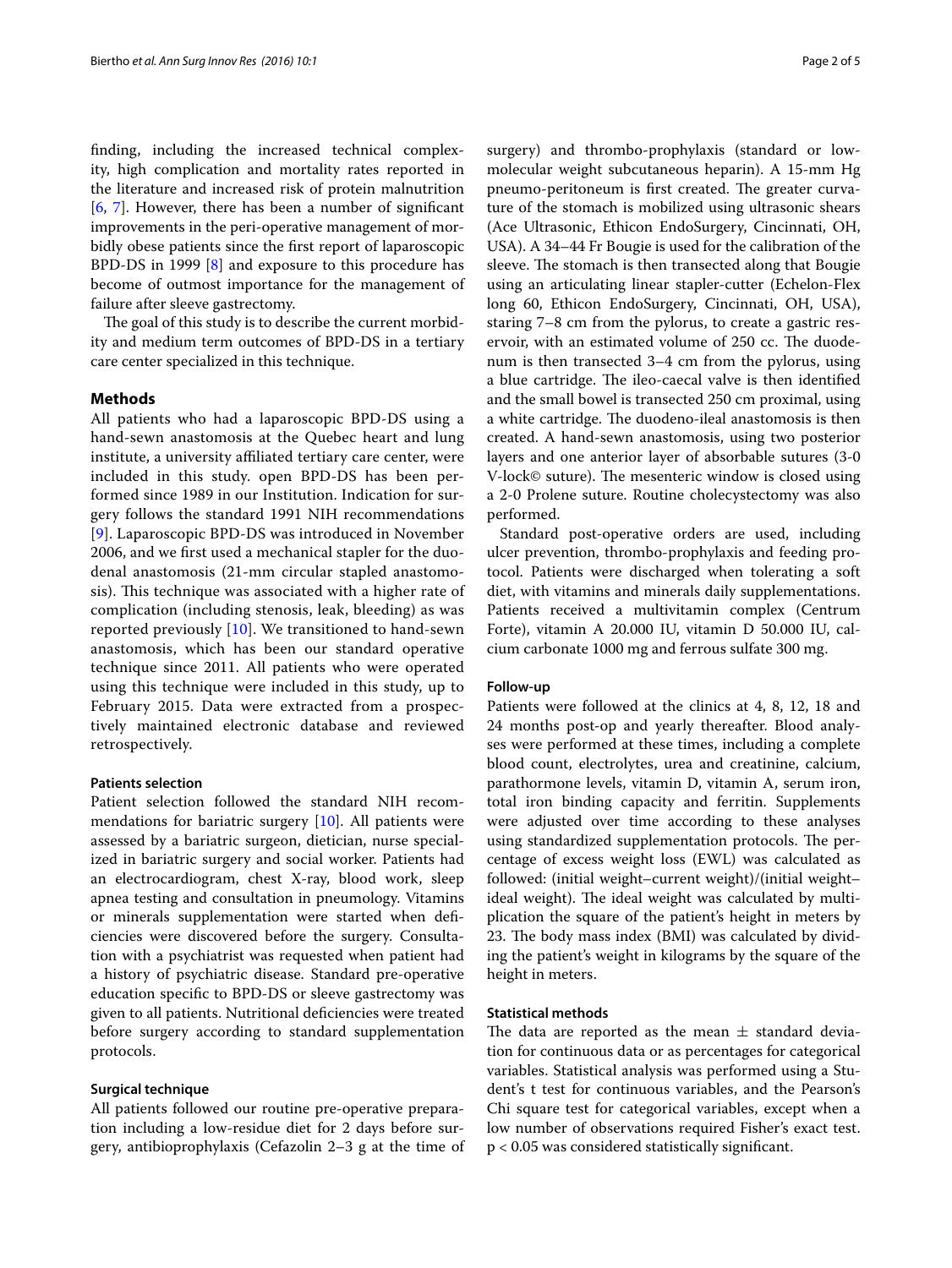#### **Results**

The demographic data for the 566 patients is described in Table [1.](#page-2-0) Initial BMI was  $49 \pm 6.1$  kg/m<sup>2</sup>. All patients underwent a laparoscopic BPD-DS in our Institution, by four different surgeons. One patient required conversion to open surgery because of difficulties getting good exposure and was kept in the series in an intention-totreat process. Post-operative complications are described in Table [2](#page-2-1). Major complications occurred in 3 % of the patients and reoperation was required in 1.9 % of the patients. A leak occurred at the duodenal anastomosis in 0.7 % of the patients ( $n = 4$ ) and at the gastric level in  $0.2\%$  (n = 1). There was no short- or medium-term mortality, during a mean  $21 \pm 12$  months follow-up. During that period, readmission for a medical problem related to the surgery was required in 3.5 % of the population, and a reoperation was required in 0.5 % (Table [3\)](#page-2-2), including two patients who required a surgical revision for malnutrition.

Figure [1](#page-3-0) summarizes the percentage of EWL. EWL at three years ( $n = 60$ ) was 83  $\pm$  14 %, which corresponds to a total body weight loss of  $61 \pm 17$  kg. At that time, one

#### <span id="page-2-0"></span>**Table 1 Demographic data**

|                         | <b>BPD-DS</b> |
|-------------------------|---------------|
| N                       | 566           |
| Age (years)             | $41 \pm 9.5$  |
| % female patients       | 78%           |
| BMI ( $kg/m2$ )         | $49 \pm 6.1$  |
| Weight (kg)             | $135 \pm 22$  |
| Waist diameter (cm)     | $129 \pm 35$  |
| Hip diameter (cm)       | $136 \pm 37$  |
| Type II diabetes % (n)  | 50 % (282)    |
| Hypertension, % (n)     | 46 % (259)    |
| Sleep Apnea, % (n)      | 60 % (342)    |
| Dyslipidemia, % (n)     | 30 % (171)    |
| Number of comorbidities | $4.4 \pm 1.9$ |

Data are expressed as the mean  $\pm$  standard deviation for continuous data and as percentages for categorical data

#### <span id="page-2-1"></span>**Table 2 Peri-operative data**

| <b>BPD-DS</b> |
|---------------|
| 566           |
| $199 \pm 43$  |
| $37 + 49$     |
| $4.5 \pm 3.2$ |
| 0             |
| $1(0.2\%)$    |
|               |

Data are expressed as the mean  $\pm$  standard deviation for continuous data and as percentages for categorical data

#### <span id="page-2-2"></span>**Table 3 Thirty-days complications**

| Variable                          | Percentage (N) | <b>Required reoperation</b> |
|-----------------------------------|----------------|-----------------------------|
| Major complications ( $N = 566$ ) |                |                             |
| Duodenal leak                     | 0.7(4)         | 0.7(4)                      |
| Gastric leak                      | 0.2(1)         |                             |
| Intra-abdominal abscess           | 0.5(3)         | 0.2(1)                      |
| Pulmonary embolism                | 0.2(1)         |                             |
| Myocardial infarction             | 0.2(1)         |                             |
| Other                             | 0.4(2)         | 0.2(1)                      |
| Obstruction                       | 0.5(3)         | 0.5(3)                      |
| Digestive bleeding                | 0.4(2)         | 0.4(2)                      |
| Total                             | 3.0(17)        | 1.9(11)                     |
| Minor complications               |                |                             |
| Pneumonia                         | 0.4(2)         |                             |
| Food intolerance                  | 1(6)           |                             |
| Stenosis                          | 0.2(1)         |                             |
| Atelectasis                       | 0.2(1)         |                             |
| C Difficile colitis               | 0.2(1)         |                             |
| Pancreatitis                      | 0.2(1)         |                             |
| Wound infection                   | 0.4(2)         |                             |
| Total                             | 2.5(14)        |                             |
| Grand total                       | 5.5(31)        | 1.9(11)                     |

Data are presented as a percentage (number of cases)

patient (1.7 %) had a BMI above 35  $\text{kg/m}^2$ , three patients (5 %) had a BMI between 30 and 35 kg/m<sup>2</sup>, and 14 (23 %) had a BMI between 25 and 30 kg/m<sup>2</sup>.

Tables [4](#page-3-1) and [5](#page-3-2) summarizes some of the biological values, comparing data before to after surgery, at the time of last available follow-up (mean  $21 \pm 12$  months). Before surgery, 38 % of the population had an Hemoglobin A1C (HbA1C) above 6 %. After surgery, only 1.4 % had an HbA1C above 6 % ( $p < 0.005$ ). There was also a significant drop in total cholesterol, low density lipoproteins and triglycerides. There was a significant improvement in ferritin level, vitamin D-25-OH and vitamin B12. However, albumin, hemoglobin and vitamin A dropped significantly. Even though the mean albumin level dropped significantly, values were below normal (35 gr/l) in only two patients at 2 years (2/182, 1.1 %) and one patient at 3 years (1/70 or 1.4 %).

#### **Discussion**

The excellent long-term weight loss and correction of obesity-related diseases after BPD-DS have never been really challenged. In a meta-analysis of the bariatric literature, Buchwald et al. [\[9\]](#page-4-8) reported that BPD is the surgery offering the best long-term EWL (70.1 %) and improvement in type 2 diabetes (98 %). However, BPD has also been associated in the past, with some of the highest mortality rate (1.1 % compared with 0.28 % for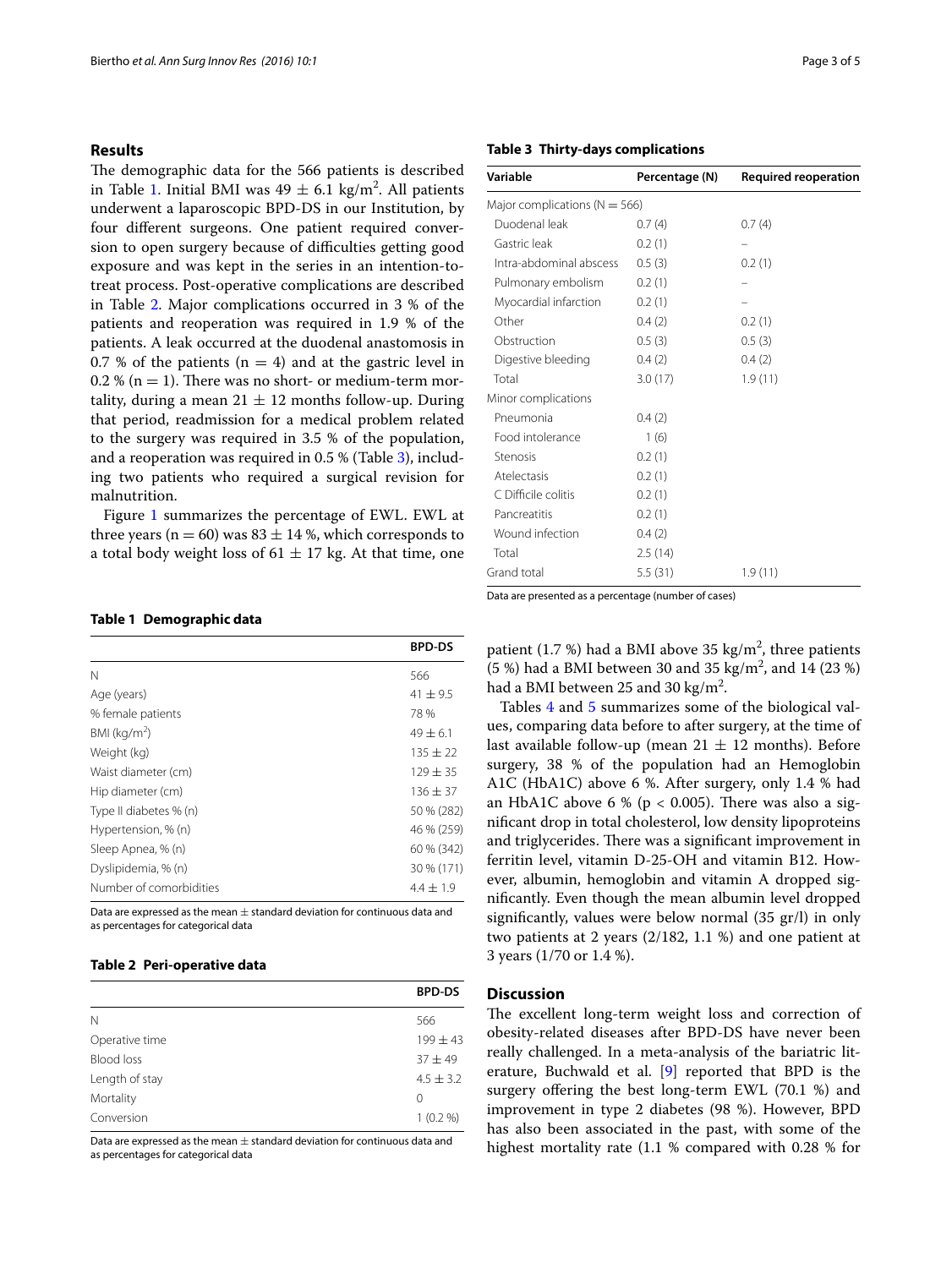

<span id="page-3-1"></span><span id="page-3-0"></span>**Table 4 Medium-term complications**

| Variable                | Percentage (N) | <b>Required reoperation</b> |
|-------------------------|----------------|-----------------------------|
| Denutrition             | 1.8(10)        | 0.4(2)                      |
| Small bowel obstruction | 0.5(3)         |                             |
| Food intolerance        | 0.5(3)         |                             |
| Gallstones              | 0.2(1)         |                             |
| Other                   | 0.5(3)         |                             |
| Total                   | $3.5%$ (20)    | $0.5 \% (3)$                |
|                         |                |                             |

Data are presented as a percentage (number of cases)

all procedures). More recently, modern peri-operative care, the use of minimally invasive technique and staged approaches have allowed a reduction of the mortality rate to those observed after other bariatric surgeries [\[11](#page-4-10)]. Indeed, we observed a mortality rate of 0.1 % in a series of 1000 BPD-DS which included our initial cases of laparoscopic BPD-DS and a significant portion of open DS [[10\]](#page-4-9). In this series, we did not experience any mortality in a consecutive series of 566 patients.

In that series of patients, which included 228 laparoscopic cases and 772 open cases  $[10]$  $[10]$ , the major complication rate was 7.4 versus 3.0 % in the present series  $(p = 0.0002)$  and the minor complication rate was 9.1 versus 5.5 % ( $p = 0.01$ ). The risk of leak using a circular-stapled anastomosis was 2.6 %, while the use of a hand-sewn technique allowed to reduce that risk 0.4 %, which is consistent with the leak rate reported in recent series of gastric bypasses [[12\]](#page-4-11). In addition, the use of a hand-sewn technique has allowed to virtually eliminate the risk of anastomotic stenosis, which occurred in an

<span id="page-3-2"></span>**Table 5 Changes in some biological values over time**

| Variable                                      | Before surgery After surgery p |                 |           |
|-----------------------------------------------|--------------------------------|-----------------|-----------|
| Hemoglobin A1C $(\% , n = 473)$               | $6.1 \pm 1$                    | $4.7 \pm 0.5$   | < 0.005   |
| Above six (%, n)                              | 38 % (216)                     | $1.4\%$ (8)     |           |
| Fasting plasma glucose<br>$(mmol/l, n = 236)$ | $6.57 + 2.1$                   | $4.7 + 0.9$     | < 0.005   |
| Total cholesterol (mmol/l,<br>$n = 236$       | $4.47 + 0.9$                   | $3.2 + 0.6$     | < 0.005   |
| $HDL$ (mmol/l, $n = 235$ )                    | $1.22 \pm 0.29$                | $1.22 \pm 0.29$ | <b>NS</b> |
| $LDL$ (mmol/l, $n = 233$ )                    | $2.54 \pm 0.79$                | $1.55 \pm 0.49$ | < 0.005   |
| Triglycerides (mmol/l,<br>$n = 233$           | $1.59 \pm 0.8$                 | $1.0 + 0.4$     | < 0.005   |
| Total cholesterol/HDL                         | $3.79 \pm 1.0$                 | $2.8 + 0.8$     | < 0.005   |
| Hemoglobin (g/l, $n = 506$ )                  | $135 \pm 11$                   | $128.5 \pm 13$  | < 0.005   |
| Ferritin (ng/ml, $n = 477$ )                  | $132 + 153$                    | $157 + 131$     | < 0.005   |
| Albumin $(q/l, n = 502)$                      | $42.3 \pm 2.45$                | $39.9 \pm 3.8$  | < 0.005   |
| Vitamin A ( $\mu$ mol/l, n = 394)             | $1.9 \pm 0.45$                 | $1.53 + 0.4$    | < 0.005   |
| Vitamin D-25 (mmol/l,<br>$n = 443$            | $51.6 \pm 24$                  | $94.3 \pm 39$   | < 0.005   |
| Vitamin B12 (pmol/l, $n = 479$ )              | $300 \pm 120$                  | $401 + 160$     | < 0.005   |

average of 10 % of patients who had a circular-stapled anastomosis.

The limitations of this study include its retrospective nature. Even though data were entered prospectively into our database, some complications might have been missed. In addition, we looked at short term outcomes and we do not have the 5–10 year data on laparoscopic technique to discuss the long-term metabolic changes. However, we believe that the technical changes related